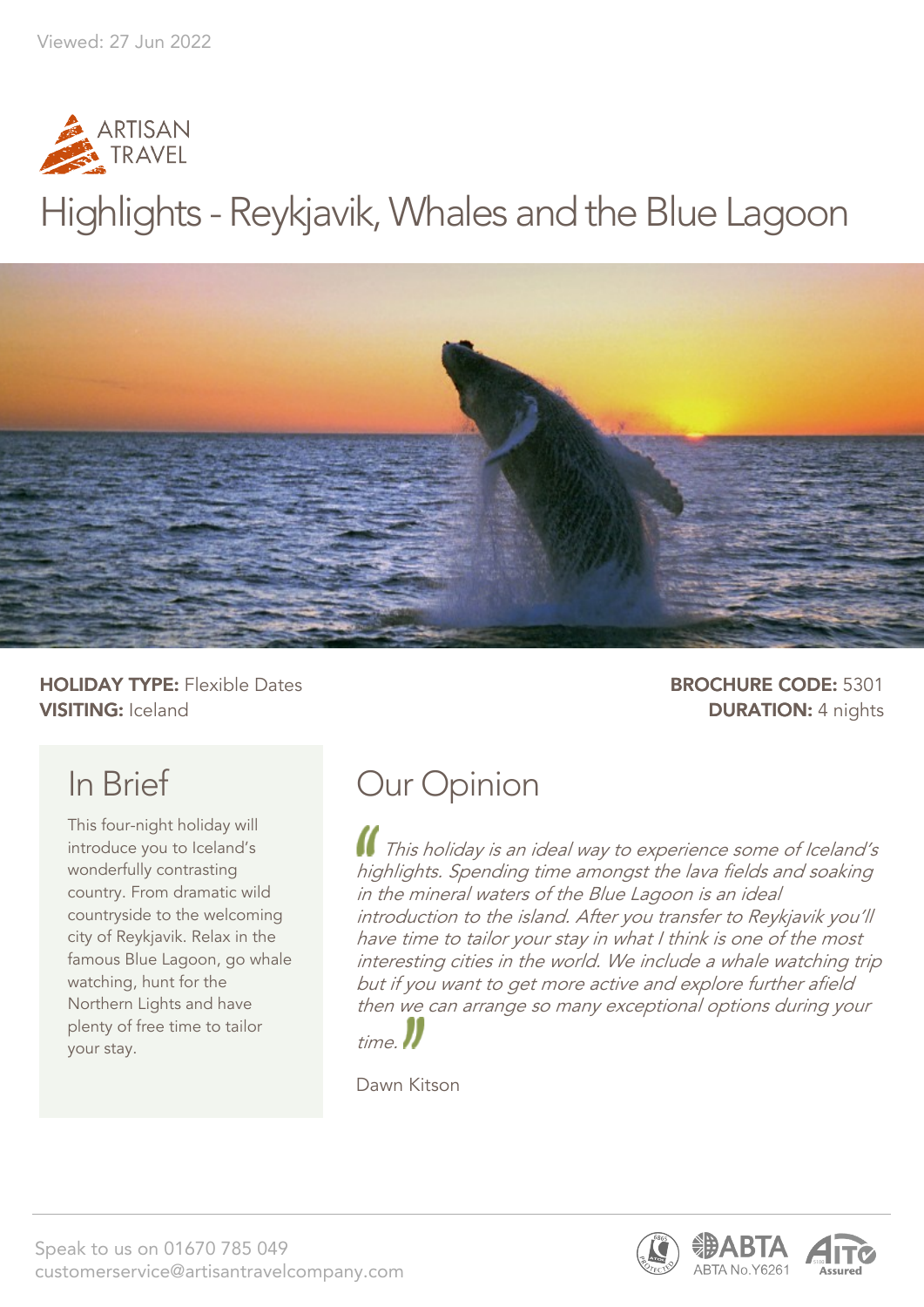# The Specifics

### Holiday group size (approximate)

A minimum of two people is needed to run this trip.

#### The following group sizes apply to the activities:

Whale watching and Northern Lights excursion: there may be up to 200 people on the whale watching and Northern Lights excursion (maximum 12 per vehicle).

Golden Circle Coach Tour: min 1 / max per coach 65. If numbers exceed 65, additional coaches will be added.

Golden Circle 'Super Jeep' Tour (6 hrs): min 2 / max 12 per vehicle. If numbers exceed 12, additional vehicles will be added.

Reykjavik Food Tour: min 2 / max 12 per group

South Coast, Waterfalls and Glacier Hike: you will travel by coach (approx. 50-60 people); the glacier walk is always in smaller groups of approx. 12 people.

**Snorkelling Between Continents:** the transfer vehicle may take up to 12 people with a max of 6 people per guide whilst snorkelling. Please note that there may be other groups in the water at the same time.

### Group Size

We always try to provide an approximation of the group size you can expect to be with for the duration of each of our holidays. It may be that you are joined by others for parts of your holiday (such as transfers and particular activities) but the above number reflects those you can normally expect to be with from beginning to end. If group size is something which is particularly important to you, please speak to our Travel Experts and they can suggest the best holidays for you.

Tailor-made holiday group sizes will vary for all activities as will the group size for any additional activities you book.

#### Minimum and maximum age

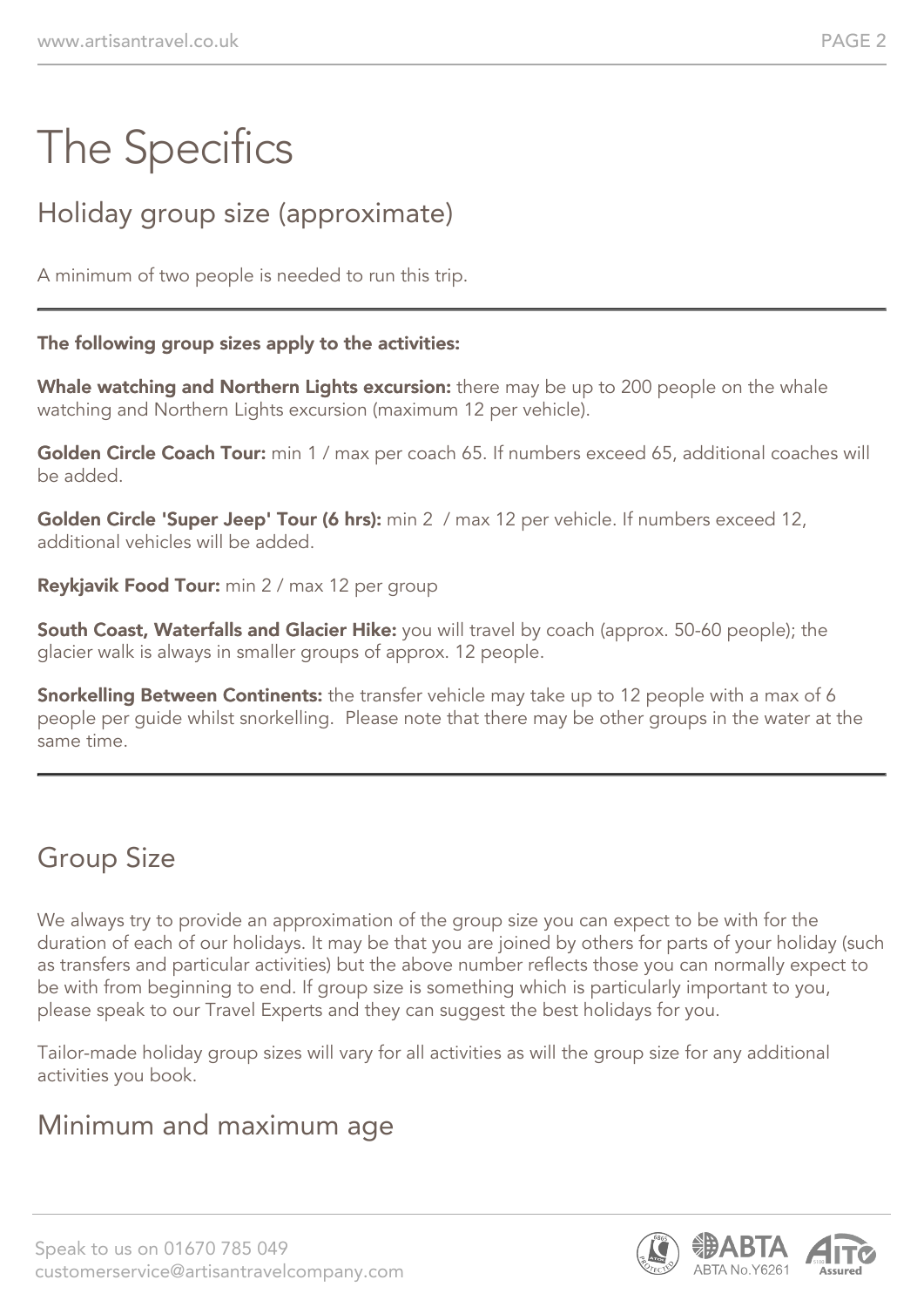If a specific minimum age applies to this holiday, it can be found in the Key Facts box on the holiday Overview page.

Unless otherwise stated in the in the Key Facts box on the holiday Overview page, the minimum age for participation in an Artisan holiday is typically 8 years old (there may be younger children in some destinations who have booked with other companies). If an adult-only environment is important to you, then please contact our Travel Experts and they will advise on the best dates and destinations for you. If you are looking for a holiday designed specifically for families then please see our sister company [www.activitiesabroad.com](http://www.activitiesabroad.com/)

#### Itinerary amendments

The order of activities listed in this agenda is provided for guidance only, your final and detailed itinerary will be provided either with your final travel documents (which are uploaded into your online account around a week prior to departure) or upon arrival.

#### Guides & Safety

When partaking in any activity, it is imperative that everyone in your group listens very closely to the instructions provided by the guide and that they are abided by at all times. Our guides are experts in their field and no one knows the environment better than these highly knowledgeable and experienced providers.

Prior to starting any activity, please make it clear to your guide if there is any element of the safety briefing you are unsure of or would like to clarify before you set off.

Our guides will always take local conditions into account when considering whether an activity can go ahead. This is, in part, why your itinerary is subject to change at short notice. This rarely happens, however, if it does, we will always endeavour to reschedule the activity for later in your holiday. If this is not possible then the cost of the activity will be refunded to you when you return home.

Our guides' word on activities is always final and your safety is their principal concern at all times; please respect their decisions. By following their instructions, your safety and enjoyment during each activity will be greatly enhanced.

#### NB: In order to participate in our holidays, all guests must be able to understand instructions given in English. These instructions may be delivered verbally or in writing and will include vital safety information and ongoing instruction during activities.

#### **Pregnancy**

If you are pregnant at the time of booking your holiday or you discover you are pregnant prior to your departure, firstly – congratulations! Secondly – please tell us as soon as possible. This situation does frequently arise and we are able to advise you both from our own first-hand experience and from discussing this at length with our expert local partners who have experience in this area. The more notice you can give us the better, in order to suggest any adaptions to the itinerary you have booked

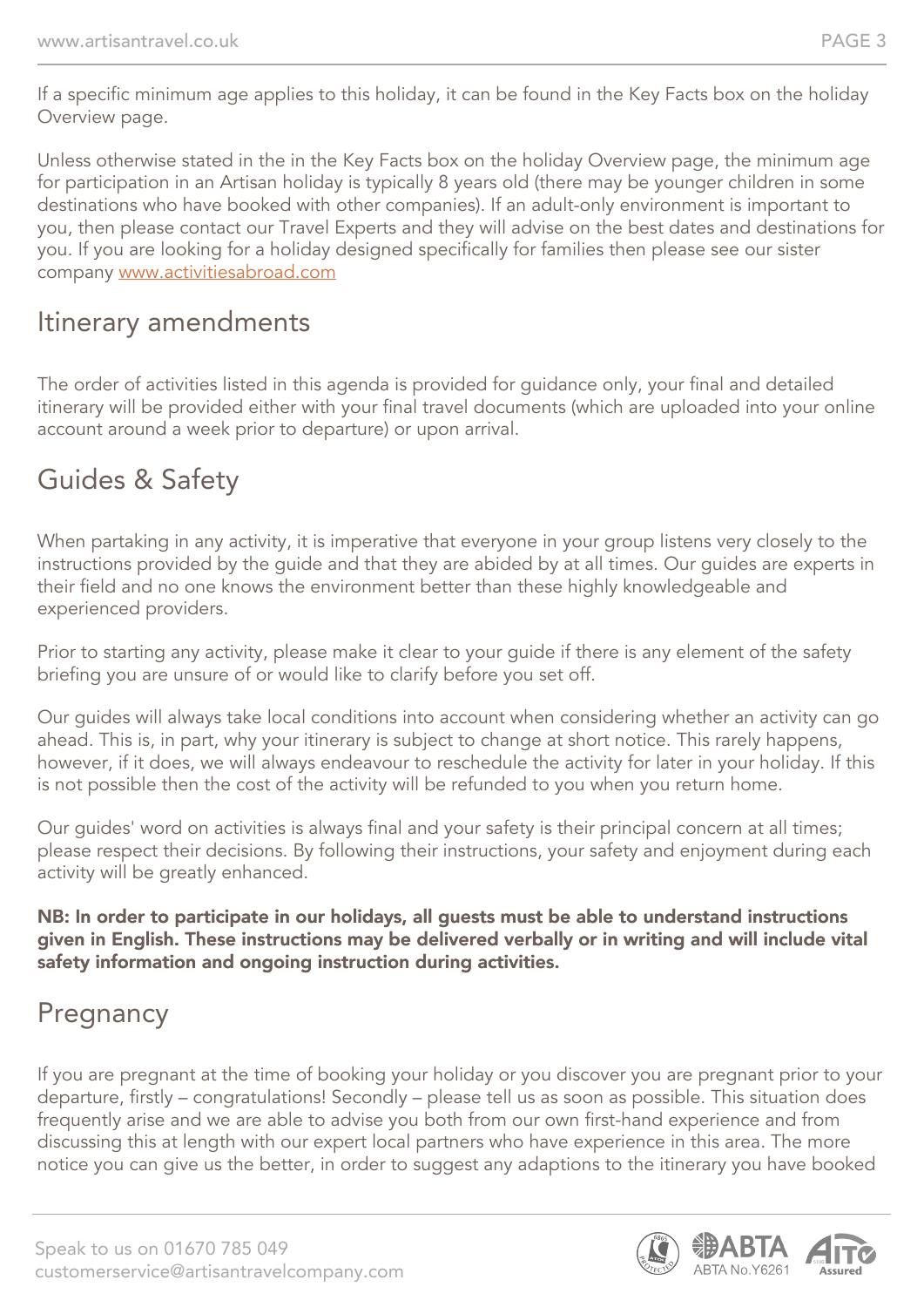which will reduce the risk to both mother and baby. Please contact our customer service team for more information. <https://www.artisantravel.co.uk/about-us/contact-us>

### Experience and Fitness

Most of the activities we offer have been designed for beginners who have no prior experience and are of all age ranges and fitness levels. Our guides provide expert advice, tuition and instructions prior to any activity going ahead. Activities are designed to be enjoyed and not endured, but some, such as cross-country skiing and snowshoeing, do require a more basic level of fitness than, for example, riding on a snowmobile. If you have any questions, then please contact one of our Travel Experts who can provide first-hand advice.

The only holidays which are not as suitable for complete beginners are the multi-night safaris which involve several days in wilderness cabins travelling by either snowmobile or husky safari. Again, this all depends on the individual taking part, but some prior experience and understanding of these types of activities can be very helpful.

#### Financial Protection

We know that your holiday will be one of the most important investments you make in a year and we understand how important it is for you to know that you are financially protected and that your money is secure. Alongside our ATOL financial protection (ATOL 6865) you may book with confidence as we are a fully bonded member of ABTA (ABTA number Y6261). This means that you have the benefit of ABTA's code of conduct and your money is fully protected regardless of whether we are arranging your flights for you or not. We also offer our clients our 'Peace of Mind Promise' to really put your mind at ease. Please see the following link for full details: [https://www.artisantravel.co.uk/about-us/](/data/web/artisantravel.co.uk/about-us/financial-protection) [financial-protection](/data/web/artisantravel.co.uk/about-us/financial-protection)

### Responsible Travel

Responsible Travel is at the heart of our business and our approach is based on ensuring that our holidays are environmentally, socially and economically responsible. We work in some of the most pristine environments in the world and with suppliers who we class as friends; protecting and providing for both is central to our ethos. Full details of our Responsible Travel Policy can be found on our [website](https://www.artisantravel.co.uk/about-us/responsible-travel).

### Tipping

At your discretion, you may wish to tip your guides at the end of your stay as a gesture of appreciation for their efforts during your holiday.

### Medical History and Advice

We want our holidays to be accessible as they can be and will do our best to accommodate any

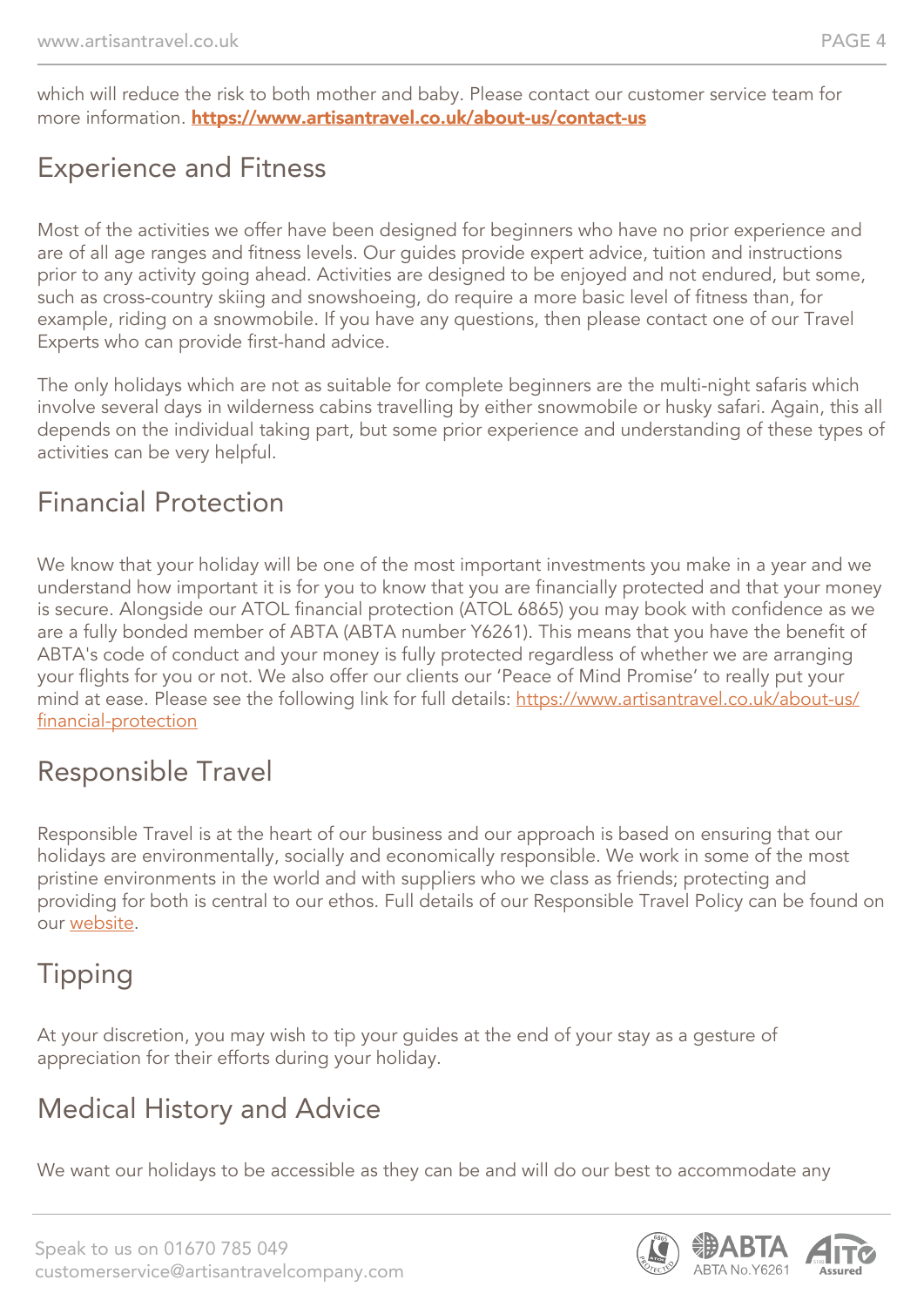special requests and requirements where possible. We have a wide range of holidays and destinations and so our travel experts will help find the best holiday for you.

In order to give us the best possible chance to do this we ask that if you or any member of your party has any medical condition or disability which may affect your holiday or has any special requirements, that you tell us at the time of enquiry or booking. You must also promptly advise us if any medical condition or disability which may affect your holiday develops after your booking has been confirmed. You may need to provide a doctor's note and proof of insurance in some cases as the health and safety of our clients is absolutely paramount.

In providing this information you are allowing us to work with our expert local partners to ensure that your whole party can enjoy the holiday. By letting us know in advance we can discreetly work with you to adapt any part of the holiday which may potentially be challenging. Being able to prepare for this in advance makes an incredible difference to what we can offer and minimises any impact on your party and the rest of the group.

Unfortunately, if you choose not to share this information with us in advance then it may limit some or all of the itinerary you have booked, and we cannot be held accountable for any additional costs or missed activities resulting from this.

#### Insurance

Insurance is not included in your holiday, but it is a pre-requisite to travelling with us. You will need to ensure that you have cover for all the activities that you will be participating in during your holiday.

It is extremely important that you take out a suitable travel insurance policy at the time of booking. Plans do sometimes change, and you will need this policy should you need to cancel your holiday.

If you are struggling to find a suitable policy then details of our preferred provider, who will cover you for all the activities we offer, can be found on our website by [clicking here](https://www.artisantravel.co.uk/about-us/trip-preparation/item/54-insurance). Please note that this policy is available to EU residents under the age of 75 only.

### The UK Foreign Office Advice

Our clients' safety is at the centre of everything we do, and our operations team continually assesses and monitors the destinations we feature. We carry out thorough risk assessments and work closely with all of our suppliers to continually follow best practice. For up to date travel advice the UK government offers its [Travel Aware website](https://travelaware.campaign.gov.uk/) as well as the advice detailed below.

#### The Foreign and Commonwealth Office Advice

We receive all updates from the **[Foreign and Commonwealth Office \(FCO\)](https://www.gov.uk/government/organisations/foreign-commonwealth-office)** with regards to travel advice and we always ensure that we follow this advice in our operations. The FCO issues travel advisories for countries based on a very wide range of factors. They may provide notification about things as simple as a football match and crowds, or they may go so far as to advise against all travel to a region. We ask all our clients to refer to the relevant [Travel Advice by Country](https://www.gov.uk/foreign-travel-advice) for the destinations they are visiting in order to make an informed decision on the safety of the destination based on the details provided. It also provides vital information regarding entry requirements, embassy information,

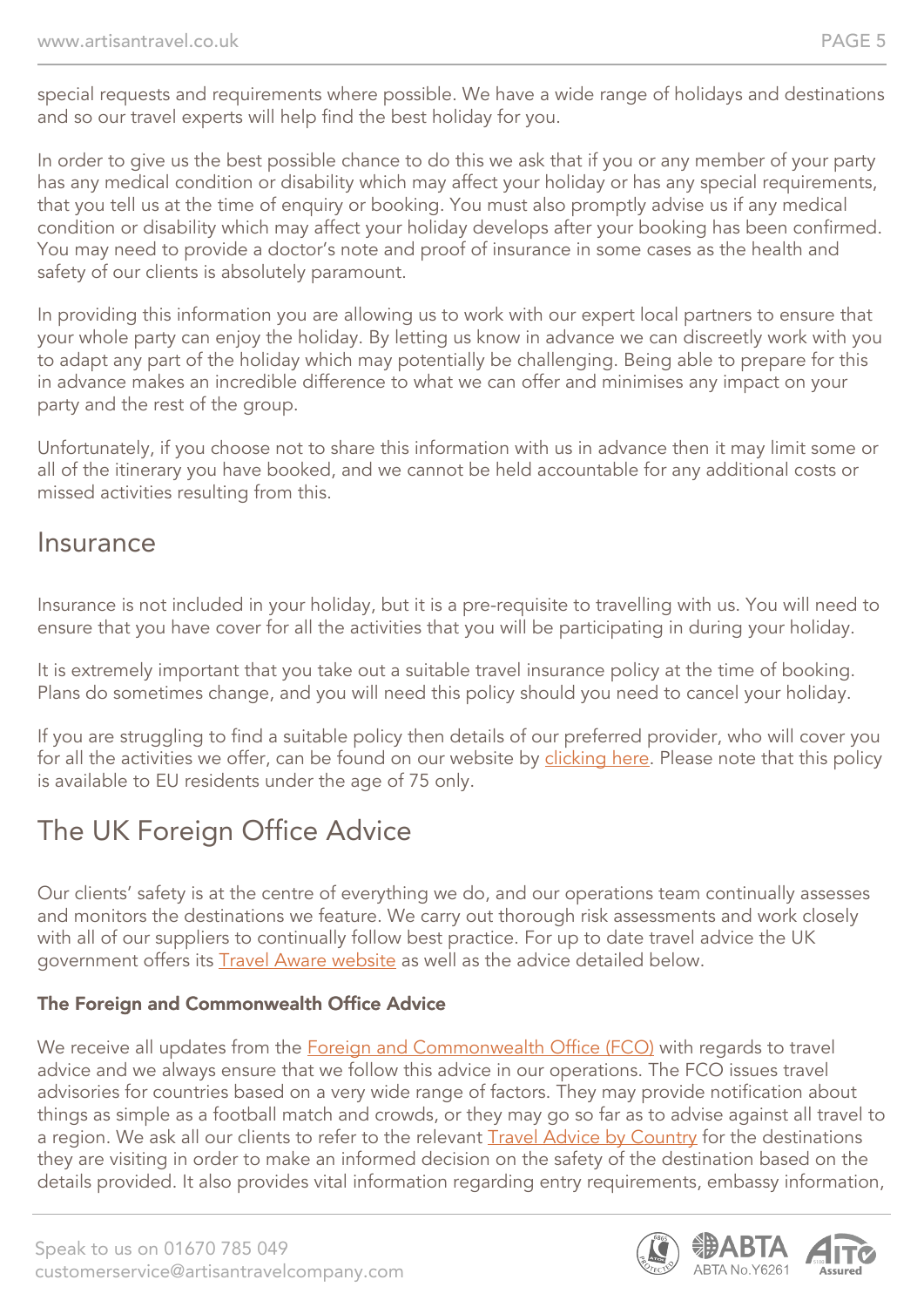local laws and customs as well as specific safety and health. Guests should take responsibility for keeping themselves up to date with this advice. Please also ensure that, if you are transiting through another country, you have read the advice and meet the entry requirements for that destination too.

The FCO travel advice is applicable to British Passport Holders. Most governments will issue their own travel advice for a region and, if you are not a UK resident then you can find some helpful links below:

Australian Department of Foreign Affairs and Trade <http://www.smartraveller.gov.au/>

New Zealand Ministry of Foreign Affairs and Trade <http://www.safetravel.govt.nz/>

Canadian Consular Affairs Bureau <http://voyage.gc.ca/>

#### The U.S. Bureau of Consular Affairs <http://travel.state.gov/content/travel/english.html>

If the FCO deems that there is an unacceptable level of risk for UK citizens then, together with the government, they may issue an advisory against all travel to a region or country. If such an advisory is published, then we will act accordingly, and this may require the cancellation, curtailment or amendment of a holiday itinerary. These decisions are made on the basis of ensuring our clients' safety and will affect all clients on the holiday, regardless of their nationality.

If one of our local experts suggests an amendment due to a situation which develops locally then we may also take the decision to amend an itinerary appropriately.

If we have to cancel your holiday prior to departure you will be offered the option of an alternative trip (where any price difference will either be refunded to or covered by you) or a full refund of the monies paid.

If we have to curtail a holiday, then you will be refunded for any costs for the elements we have been unable to deliver, where we have been able to secure a refund from our suppliers. If we must reroute a holiday, then any basis for refund is determined on a case by case basis and dependent on whether the central holiday experience was provided or not.

### Booking activities locally

Additional activities can be booked locally in almost all our destinations. However, as per our booking conditions, we cannot be held responsible for any injury or loss incurred through participation in activities which are booked at your destination outside of our holiday itinerary (see our 'Terms and Conditions' for further details).

When arranging any such activity please always ensure that safety is your primary concern.

In some of our destinations, you can borrow or hire equipment for use in your free time. You do so entirely at your own risk. You must ensure that you are properly prepared, have the necessary equipment and knowledge (maps, etc) and ensure that where applicable, you follow marked routes. We recommend discussing your plans with the local teams who will be able to advise on the most



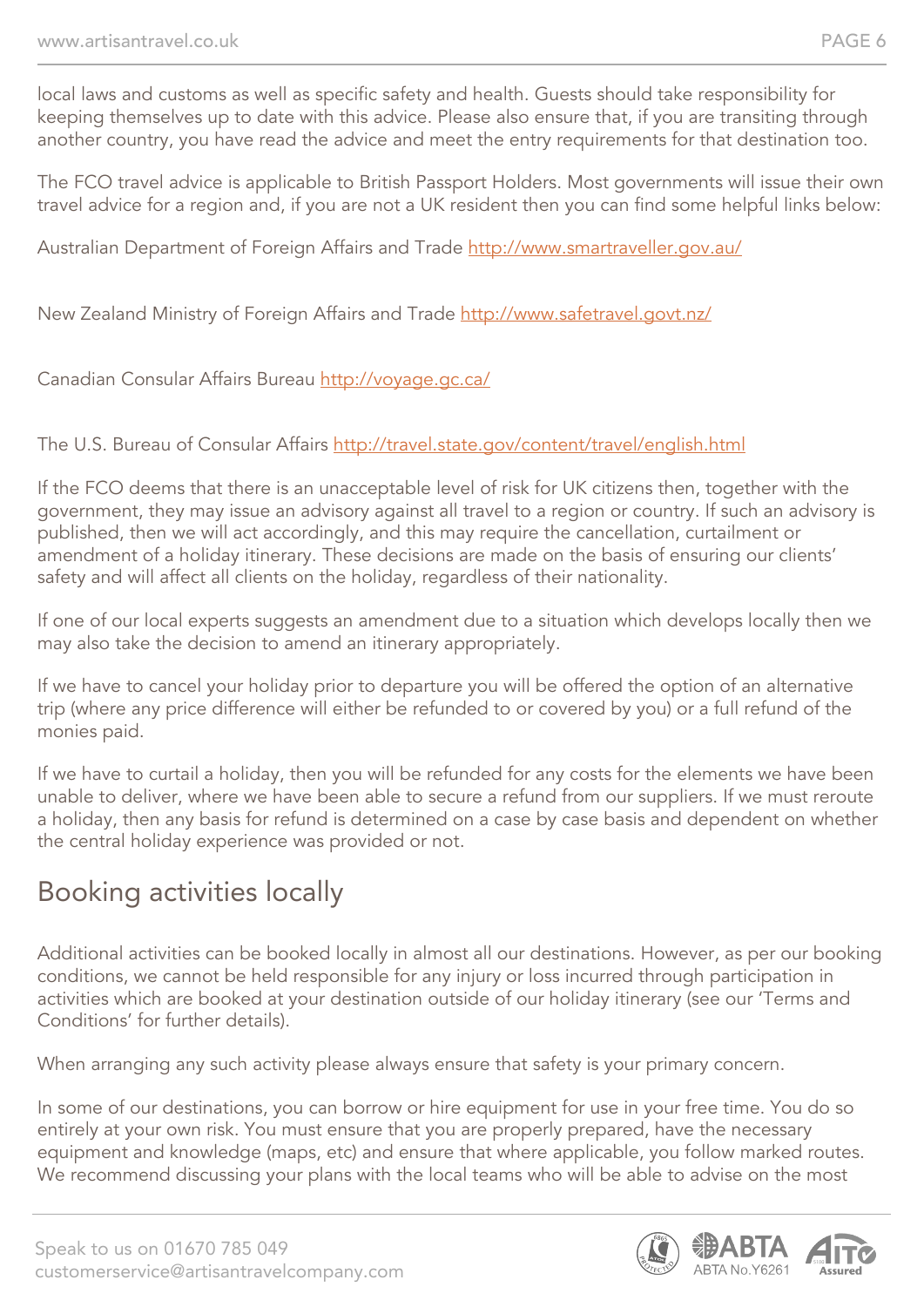suitable options for you.

Always let the reception/guide know where you are planning to go and take a torch and mobile phone (with the hotel/guide's phone number stored). It is also a good idea to leave your contact number and the time you expect to return to the hotel should the hotel need to contact you.

#### Brexit information for British Passport holders

For the most up to date information on how the UK's departure from the EU may affect your holiday please [click here](https://www.artisantravel.co.uk/our-brexit-guarantee) to view our Brexit information for British Passport holders.

#### Snowmobile Safety

If your holiday includes snowmobiling or the chance for you to add on this activity, then please read this important information.

Driving a snowmobile should be considered the same as driving a hire car. The owner of the vehicle will have third-party motor liability cover in place which complies with the local legislation and extends to include hire and reward. If you (as the hirer of the snowmobile during any safari) injure someone or damage someone else's property (including another snowmobile), then the owner's third-party liability cover will cover such risks.

Any damage to the snowmobile you are riding will also be covered under the owner's motor insurance policy; however, you as the driver will have to cover the policy excess. In most cases, this will be somewhere between £500 - £1,500 (the equivalent in local currency) but it can vary.

To our knowledge (and we have searched extensively) there is no insurance policy that will cover you for this excess and it cannot be waived. In some cases, it may be possible to pay to lower this, but this is rare and always arranged locally. Ask the guides if you have any queries regarding the excess, etc.

Snowmobile accidents are rare, but the driver should take extra care throughout. You will, of course, be provided with a full briefing on how to use a snowmobile. However, if you are unsure of any instructions or any aspect of operating a snowmobile, then you must ask a guide for clarification immediately.

Whether you are driving or riding as a passenger, you must ensure that your travel insurance provides full cover for snowmobiling. This includes medical costs in the event you sustain an injury requiring medical treatment overseas. If you are a UK resident travelling in the EU, you should also ensure that you carry your EHIC card (European Health Insurance Card).

Drivers of snowmobiles should be in possession of a full driving licence. The minimum age for driving a snowmobile varies, but for insurance purposes, you generally need to be 18 years old to drive a snowmobile. You must ensure that anyone who may be required to drive a snowmobile takes a valid driving licence on holiday (either the old paper licence or the new photo card licence). This is not necessarily to show your instructors or guides, but for spot checks by police which occur regularly. There are strict rules governing snowmobiles and alcohol consumption and therefore alcohol should not be consumed at all before participating in a safari.

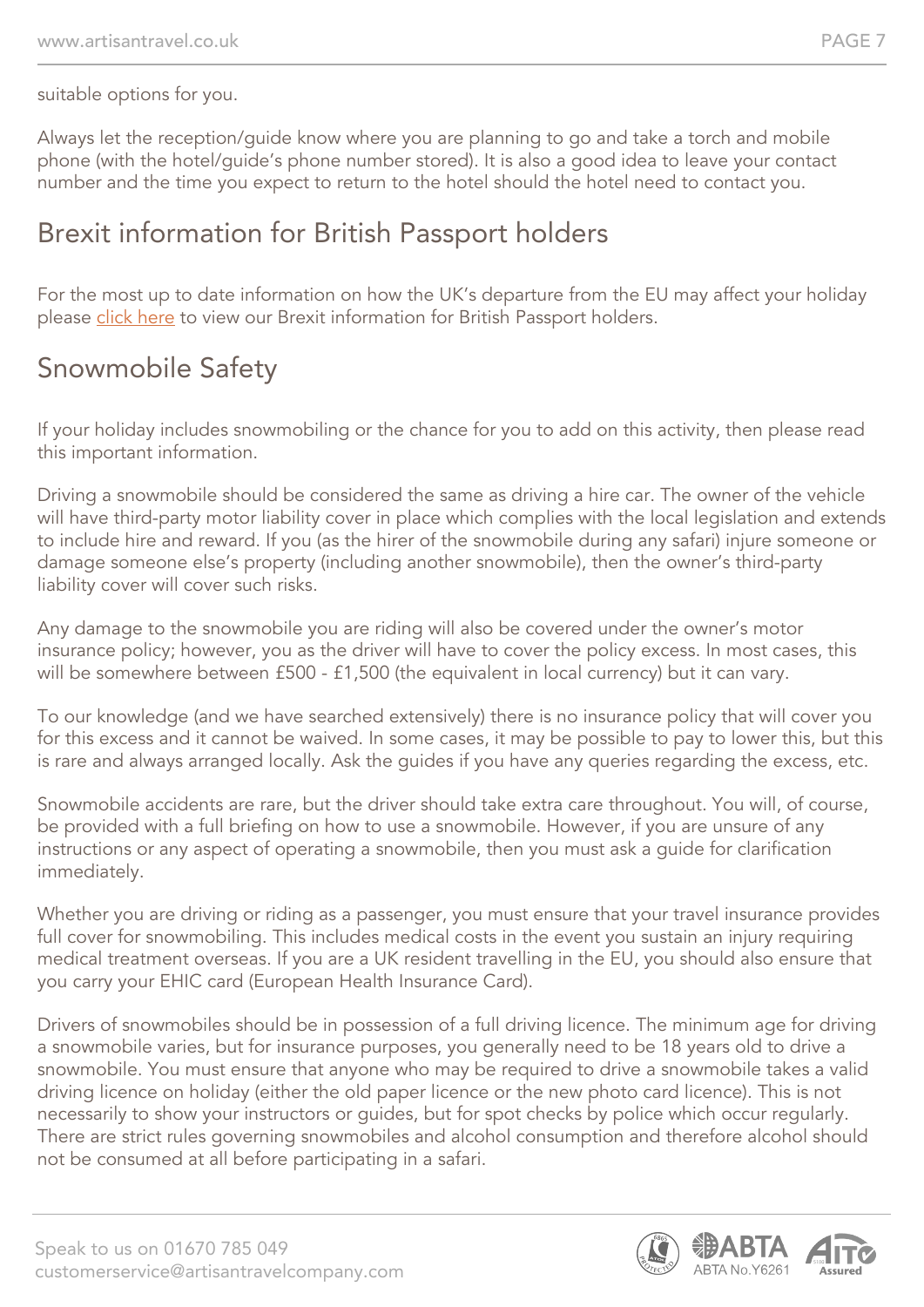If you are unable to drive a snowmobile, then you may not be able to take part in a safari, however, you may be offered the chance to travel as a pillion passenger on another machine if you agree to do so. If this option is not available, then in some cases the guide may be able to arrange for a sled to be pulled for you behind their own machine.

Those under the age of 16 will normally travel in a sled pulled by the guide's snowmobile. If sleds are unavailable, as is the case with some safaris, older children may be able to ride as pillion passengers. Discretion may be applied in resort by our expert guides based on the individual child. Please note for Canada and the US different rules and regulations may apply.

#### Flight schedule changes and connecting transportation

On your documentation, we will confirm your flight schedule. Sometimes the flight number, routing and timings might change prior to your departure. If the change is classed as a significant change then we will contact you to discuss this. Please see our booking conditions for details.

Flight schedule changes can impact on your pre and post-holiday travel arrangements if these have been booked separately to your holiday. We strongly recommend that you do not book transport (such as trains or transfers), car parking or non-connecting flights to the departure point for your holiday until you have received your final confirmed travel times when your final travel documents are issued. We are not responsible for the effect of any schedule change on your pre or post travel arrangements. We strongly recommend that you do not purchase non-flexible or non-refundable tickets to avoid cancellation and penalty charges.

#### Booking your own flights - cancellation disclaimer

If you have chosen to book your own flights, then you will need to wait until we confirm to you that the holiday departure has met the minimum numbers required to run (if applicable to your chosen holiday). Once the holiday is guaranteed to run, you will be informed and you can then make your arrangements.

If transfers are included in your holiday, please ensure that any potential flights will be met by our standard transfers (speak to one of our Travel Experts for advice) otherwise private transfer supplements may be applicable. Once your flights are booked, please send us a copy of your detailed flight itinerary.

Please be aware that most tickets are non-refundable in the case of cancellation. For this reason, we strongly advise you check the rules of the ticket and check the limitations of your cancellation insurance before booking. We cannot be held liable, in the unlikely eventuality that we should be forced to cancel or amend your trip, for losses incurred relating to any flight booking you have made.

### Special requests & in-flight meals

Due to the remote locations of our holidays, flight availability can be exceptionally limited. To ensure that you can travel on the seats that we have pre-allocated to a certain holiday, flight options might be restricted. Please discuss this with our Travel Sales Experts at the time of booking.

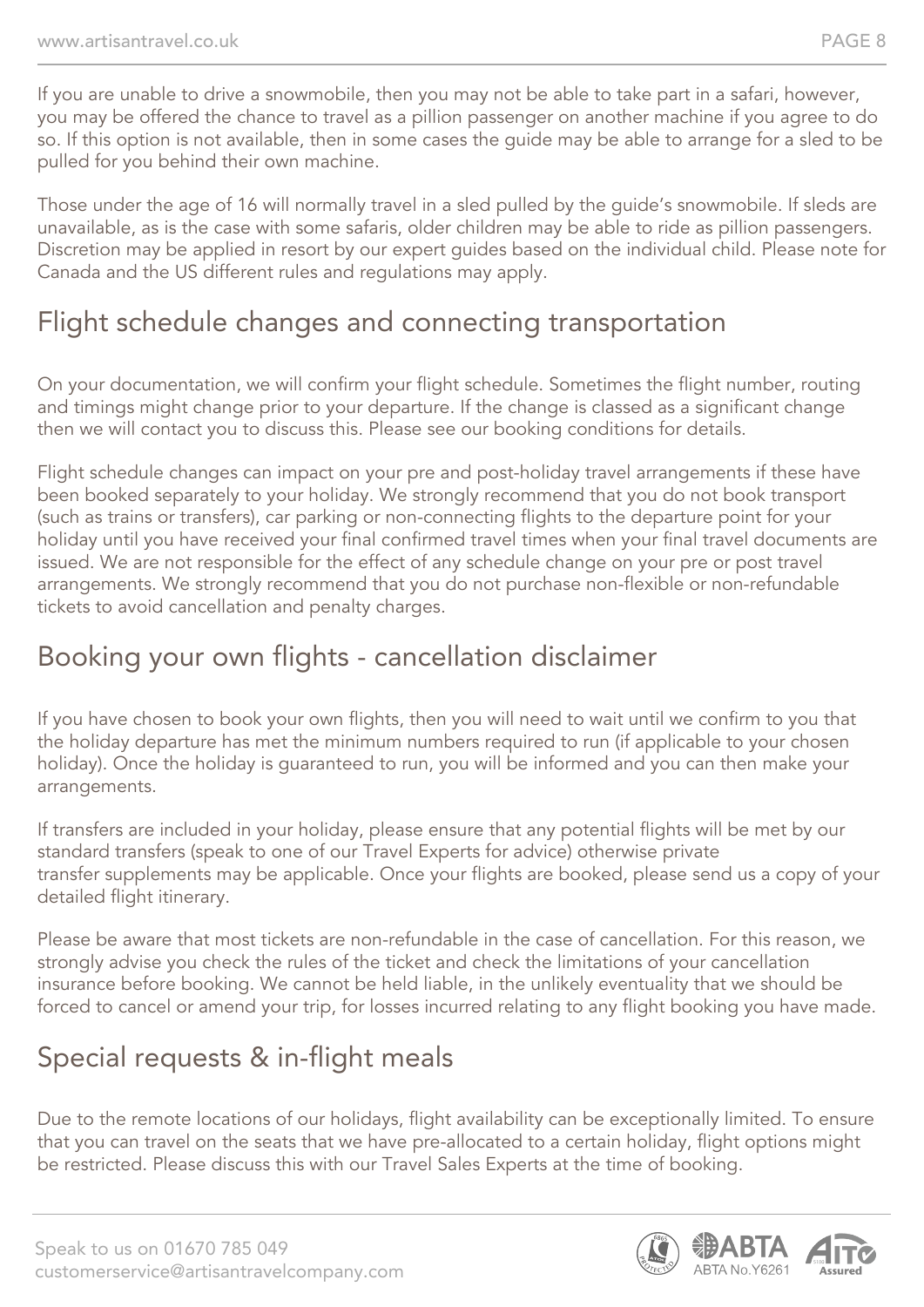Generally, we are unable to assign specific seating on flights although we can make requests on your behalf. We cannot guarantee this and if a request is unable to be actioned then this is not classed as a breach of contract on our part.

If your booking allows for online check-in then you should do so as early as possible to ensure you are allocated seats next to your travelling companions. Details regarding this will be provided in your final travel documents which will be provided approximately one week prior to travel.

If you require special seats or assistance at the airport due to a medical condition, reduced mobility or disability, then please let us know at the time of booking (or as soon as possible prior to travel if the issue occurs after booking). You may be required to provide written confirmation of your fitness to travel from a doctor.

Domestic flights and those within Europe, may not provide meals or snacks onboard so it is always worth remembering this if you are due to land late in the evening when opportunities to buy food may be limited.

We always forward any dietary requirements to the airlines, but we cannot quarantee the availability of the chosen diet onboard. You may want to consider bringing your own food to guarantee there will be something you will be able to eat. This is the approach our staff with dietary requirements take when flying within Europe.

#### Car Hire

Full details of the car hire provided during your holiday can be found in the 'what's included' section of the holiday page. Upgrades are available for an additional cost. All car hire includes 'Supermax' insurance as standard and one named driver, additional drivers can be added for a supplement. Please contact one of our travel experts if you have any questions or would like an upgrade cost. THE NAMED DRIVER MUST HAVE A CREDIT CARD REGISTERED IN THEIR NAME WHICH THEY CAN PRESENT WHEN THEY COLLECT THEIR CAR ALONG WITH THEIR DRIVING LICENCE AS A DEPOSIT WILL BE HELD ON THE CREDIT CARD.

All car hire during the spring and summer months is based on 2 people sharing a Mini class of car (examples include Volkswagen UP!, Skoda Citigo and Kia Picanto).

There are several options to upgrade:

Group B: 'compact' class of car (examples include Volkswagen Golf, Kia Ceed and Toyota Yaris or similar)

Group N: 'estate' class of car (examples include Skoda Octavia, Kia Ceed and Toyota Avensis or similar)

Group G: 'compact 4x4' class of car (examples include Suzuki Grand Vitara 4x4, VW Tiguan and Toyota Rav4 or similar)

Group I1: 'standard 4x4' class of car (I1 - Landcruiser/ Pajero 4x4 or similar)

During the autumn and winter months class G car is included in the price with the option to upgrade to H class if clients wish.